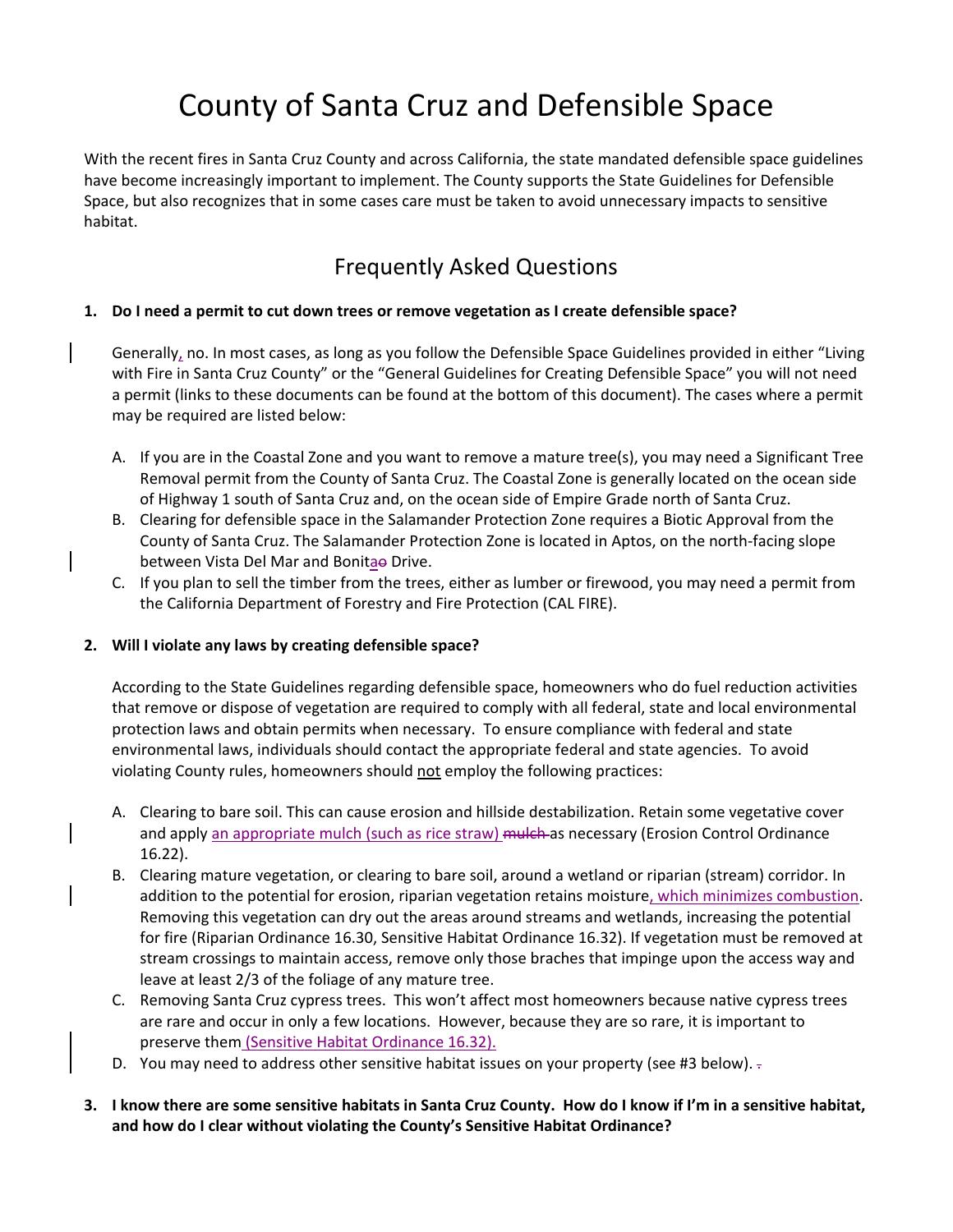- A. Sandhills Habitat If you are in Bonny Doon, Ben Lomond, or anywhere in the hills west of Soquel-San Jose Road and the soil looks like beach sand, you could be in sandhills habitat. With a wide variety of protected plants and insects, you should avoid clearing, burying, or trampling the herbs and flowers, avoid soil disturbance, and leave the roots of whatever vegetation you remove in place. You should also avoid clearing around dusk during the summer months (May 15 through August 15) to avoid impacts to the local sensitive insects, and if you are clearing manzanita, leave the first few branches if there is no burl at the ground level of the stem.
- B. Santa Cruz Long‐toed Salamander Habitat ‐ If you are within one mile to the ocean side or three miles to the mountain side of Highway 1, between Rio Del Mar and Buena Vista, you are probably in salamander habitat. In this area you should try and keep a low (12‐18 inches tall) under story of native vegetation, and separate it from the canopy by limbing up trees 10 to 15 feet. Make sure everything within 30 feet of your home is green and moist, and leave damp logs with plenty of soil contact in place in the area between 30 and 100 feet of your home.
- C. Oak Woodland ‐ If most of the trees in your neighborhood are oak trees, you are probably in oak woodland. As in salamander habitat, separate the canopy from the under story by limbing up branches, and retain as much native shrub as you can. To reduce the under story within 100 feet of a structure, leave islands of shrubs where it won't form a fuel ladder to the canopy.
- D. Riparian Corridors and Wetlands ‐ If your property has a stream, pond or lake on it, leave all the mature vegetation within 100 feet of standing water, 50 feet of a year‐round stream, and 20‐30 feet of a stream that goes dry regularly.

## **4. The State Defensible Space Guidelines encourage the removal of all dead vegetation, but I have several** dead oaks. The guidelines for dealing with sudden oak death encourage oaks to be left on site. What **should I do?**

Once the oak trees have been cut down, keep them on site, beyond 100 feet from your structure, if at all possible. Mulch the smaller pieces and cut up the larger ones for firewood. If you have a clearing, you can make a small pile of limbs that will attract a wide variety of wildlife. If a single tree is isolated, leave the trunk and a branch or two standing for wildlife, otherwise cut the trees into pieces and leave them there. Soil contact and moisture will speed the decomposition without spreading disease. If you must remove oaks from the property, make sure that they go to the landfill and not to a property that may not have the disease.

## 5. We have a lot of eucalyptus on our property. Can I remove some or all of them to protect my house from **fire?**

This is a complex question and there is no easy answer. Depending upon where you are located in the County, the size of the trees and the area to be cleared, you may need a Significant Tree Removal Permit, a Land Clearing Permit, or a Coastal Development Permit. In some cases a stand of eucalyptus trees may be removed without a permit at all. If you want to remove a stand of trees, it's best to check with the County Planning Department first. Be sure to provide the parcel number where the stand is located, and the area, in acres, that you want to clear.

#### 6. My house is 50 feet from the property line. Do I have to clear on my neighbor's property?

Not without their explicit permission. The state law requires defensible space to up to 100‐feet from a structure OR the property line, whichever is closer. Clearing vegetation on your neighbors' property without permission is illegal and may cause conflict. It is in your and your neighbors' best interest to work together to create and maintain defensible space.